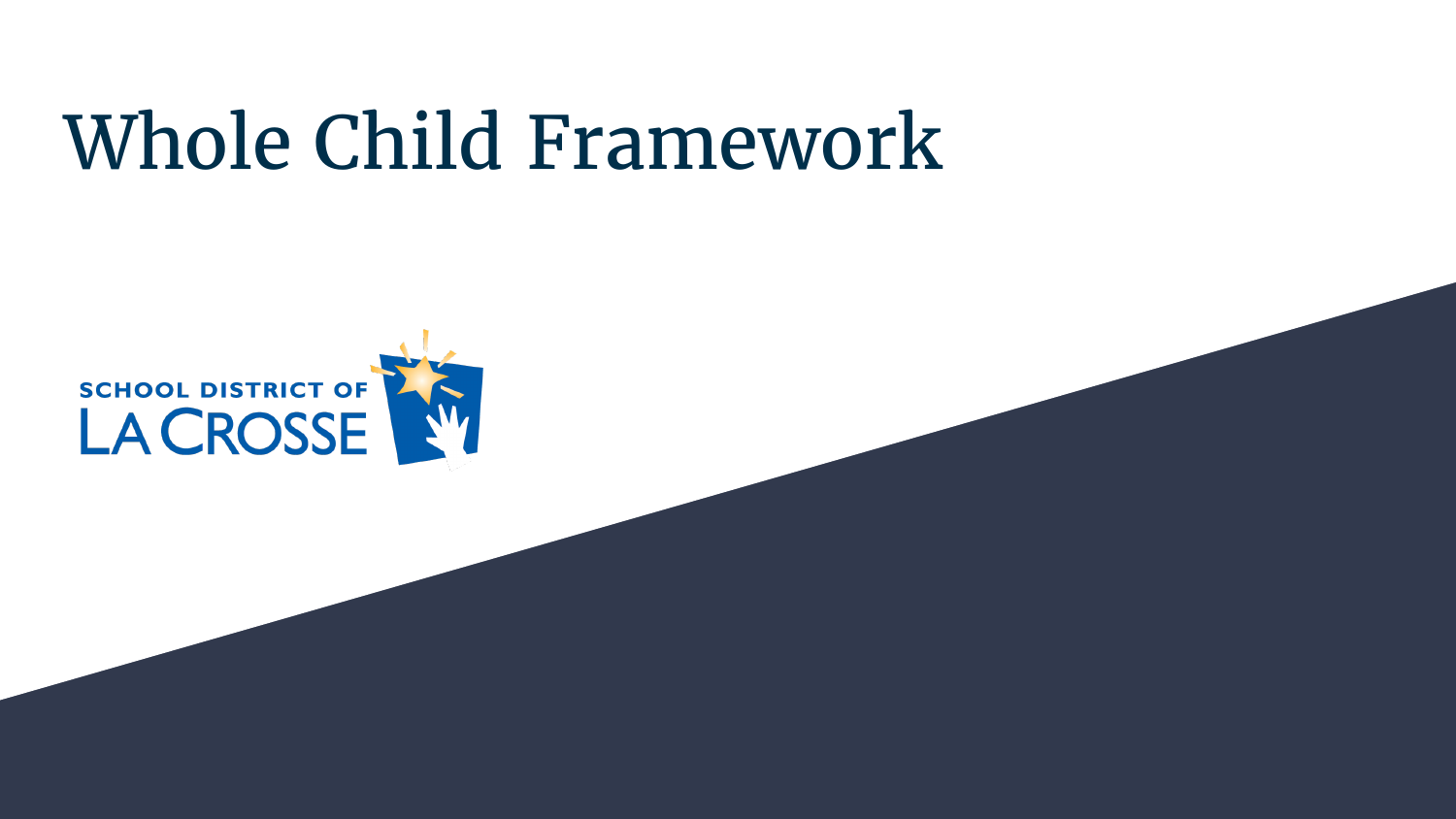## Project AWARE

#### **Project AWARE Goals:**

- 1. Increase the capacity for schools to respond to onsite mental health crises.
- 2. Increase youth and family voice and authentic engagement.
- 3. Improve cross-system collaboration to improve mental health supports.
- 4. Increase access to & engagement of mental health wellness treatment resources for children & youth.

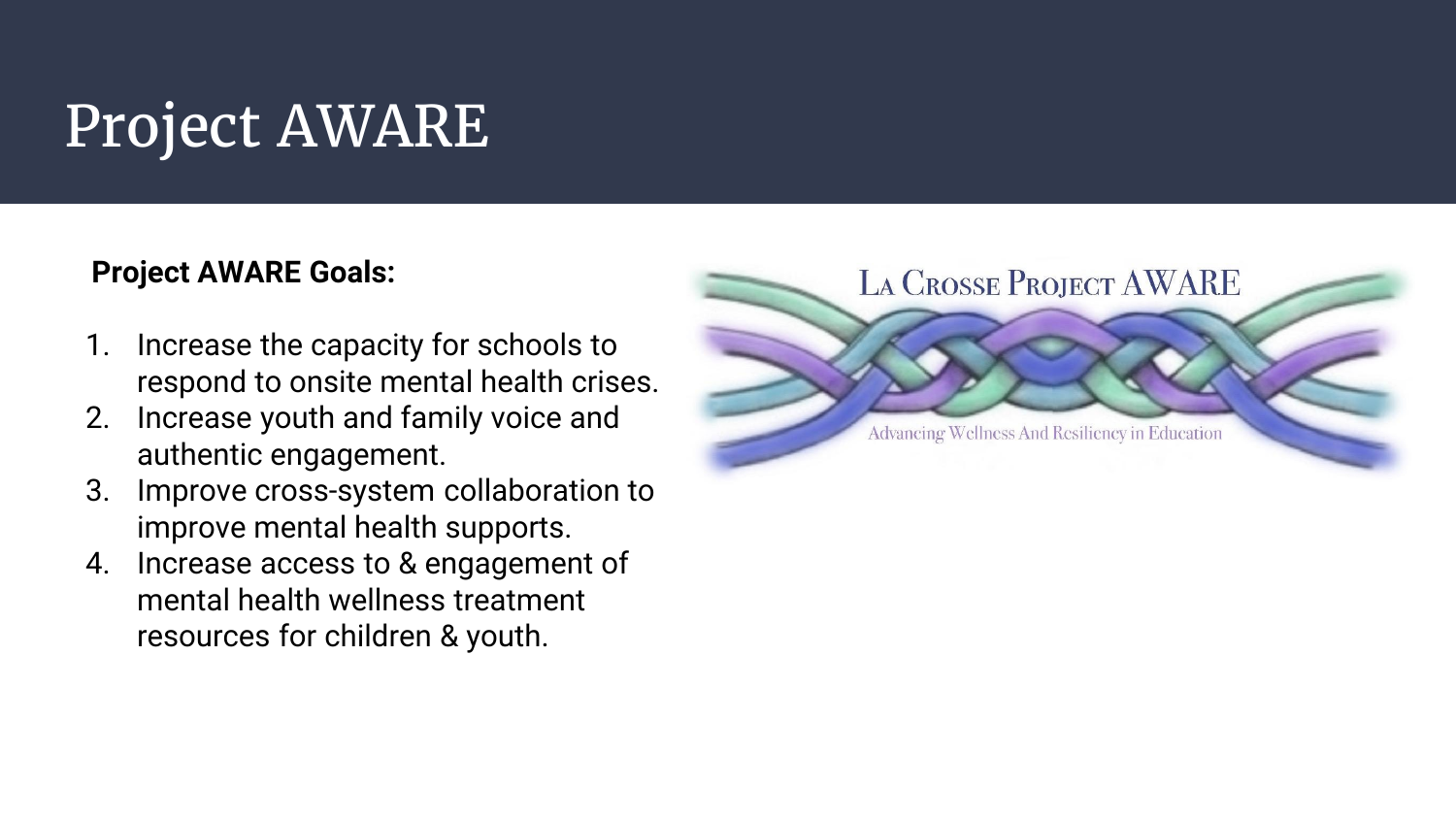# Prevention



An ounce of prevention is worth a pound of cure.

Benjamin Franklin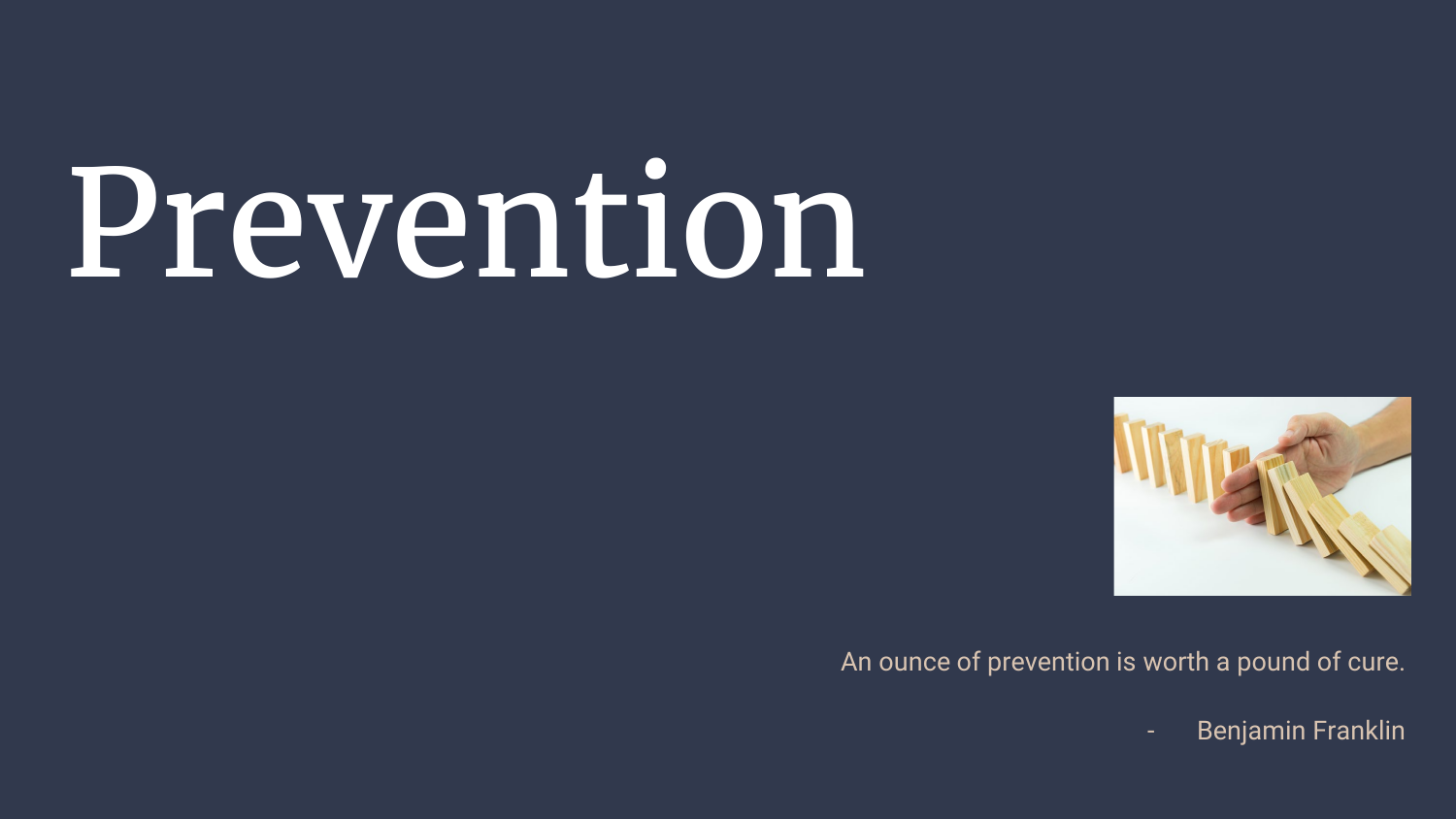## PBIS Framework

### **Universal (All Students)**

- 1. Establish clear expectations and routines for the school.
- 2. Teach students the expectations and routines to fluency.
- 3. Positively reinforce and acknowledge expected behaviors (4:1)
- 4. Use effective methods for correcting unexpected behaviors.
- 5. Use data to inform decision-making

### **Selected and Targeted Interventions**

- 1. Check-In/Check-out (CICO)
- 2. Social Academic Instruction Groups
- 3. Individualized CICO
- 4. Mentoring
- 5. Academic Seminar
- 6. Brief Functional Behavior Assessment (FBA)
- 7. Complex FBA
- 8. Wraparound

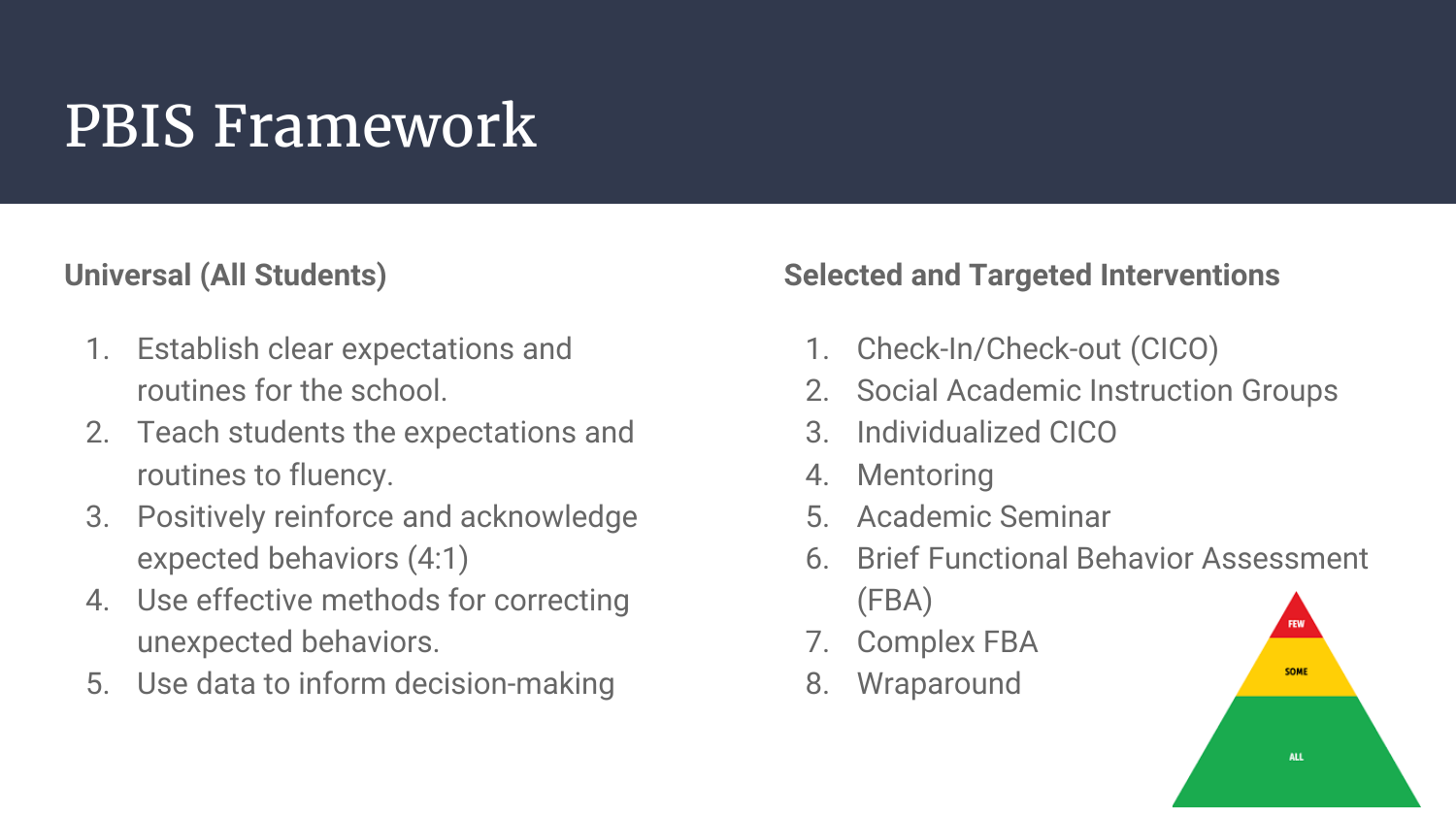## Social Emotional Learning (SEL) Framework

Regular classroom-based instruction in SEL competencies

- Self-Awareness
- Self-Management
- Social Awareness
- Responsible Decision Making
- Relationships

Evaluation of SEL Skill Development

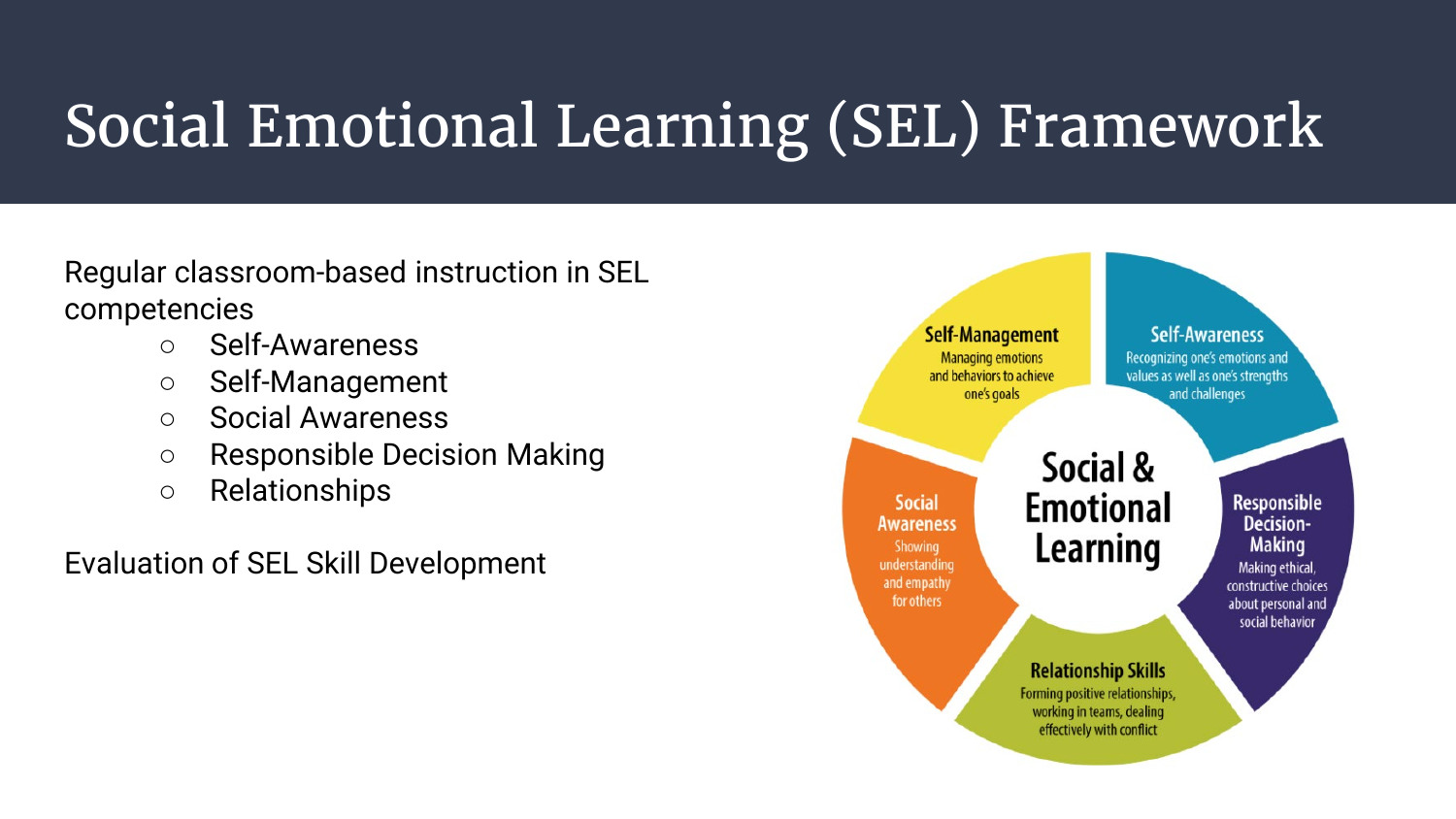## Mental Health Screening: Pilot at Longfellow

Currently in the works…

Strengths and Difficulties Questionnaire

Fall and Spring Administration

Parent Consent

Qualtrics Survey

School and Community Response

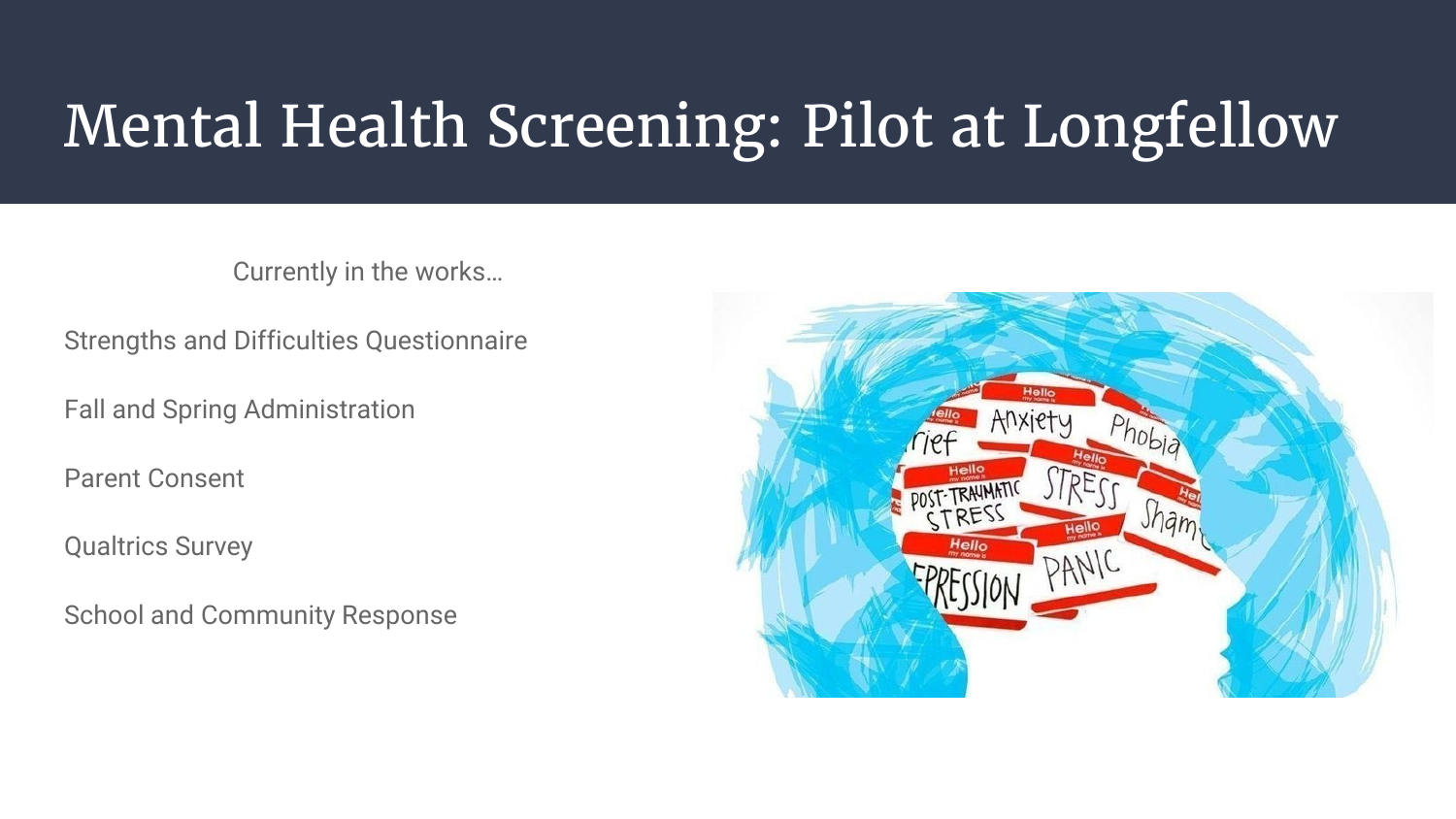# School Supports

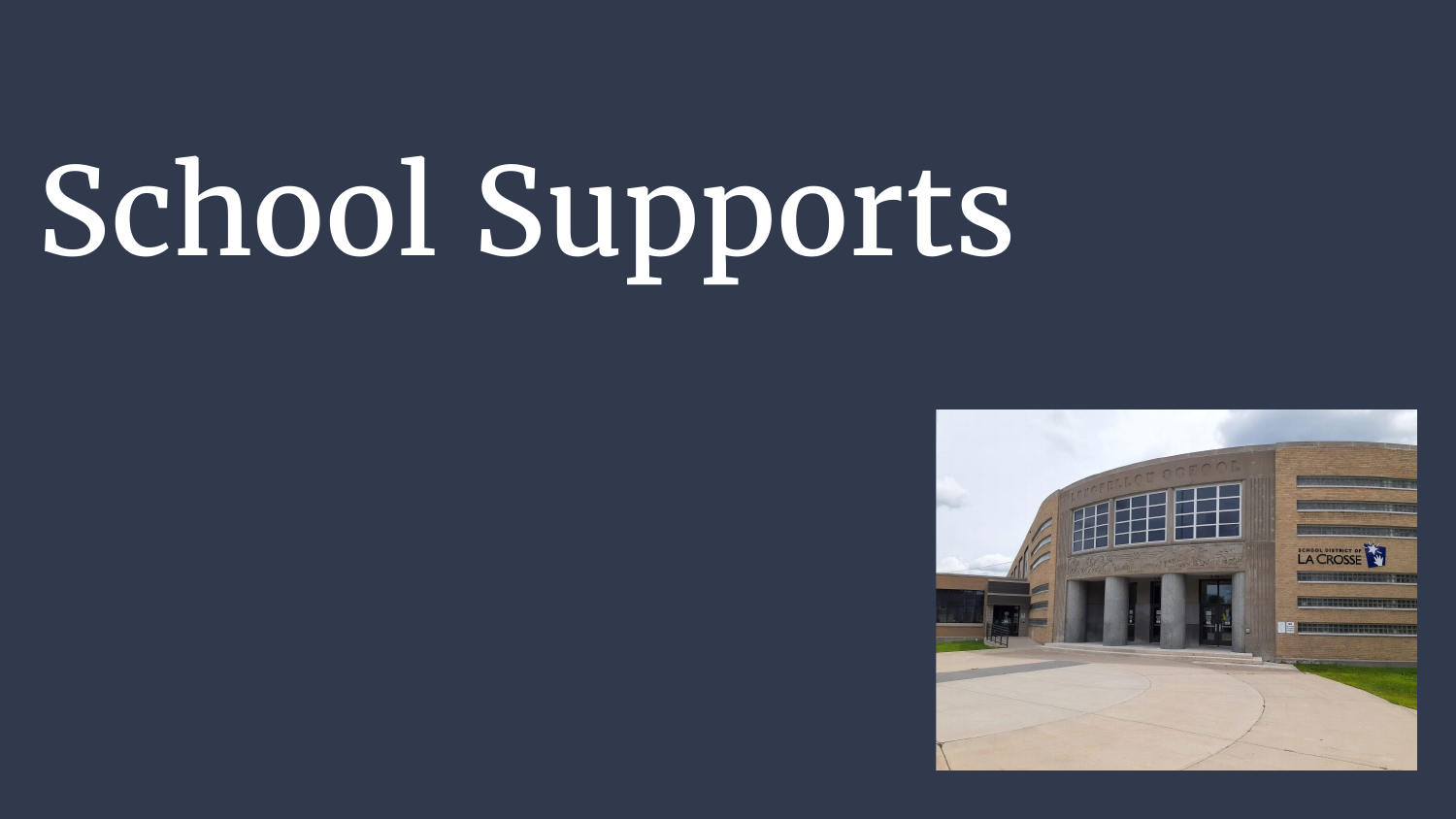### School-Based Student Services: Counselors and Social Workers

#### **SCHOOL COUNSELORS**

#### **Direct Services to Students:**

- 1. Supporting SEL instruction
- 2. Responsive Services-individual/small group counseling
- 3. Crisis Response
- 4. Individual Student Planning-addressing specific needs
- 5. Academic and Career Planning

#### **Indirect Services: Staff, Parents, Community Agencies**

- 1. Consultation with community and school district specialists
- 2. Collaboration with parents and co-workers
- 3. Referrals to community agencies for additional support

#### **Recommended Ratios 1 to 250 students**

**Elementary Ratio: 1 to 297\* Middle: 1 to 199 High: 1 to 271 \*Elementary ratio includes dual role counselors/SW**

#### **SCHOOL SOCIAL WORKERS**

**School social work services focus on students who are struggling in school due to barriers to learning that may exist within the students and their environments.**

- \*Home-School-Community Liaison: understanding of systems to help engage families
- \*Develop and maintain collaborative relationships with community partners
- \*Home visits and truancy intervention
- \*Direct Services with students (individual and group)
- \*Advocacy for students, parents/guardians, and families \*Support safety, social-emotional interventions, academic achievement, attendance

#### **Recommended Ratio: 1 to 400 students**

**Current Ratio (Secondary): 1:387\* \*includes 2 new Community Social Workers**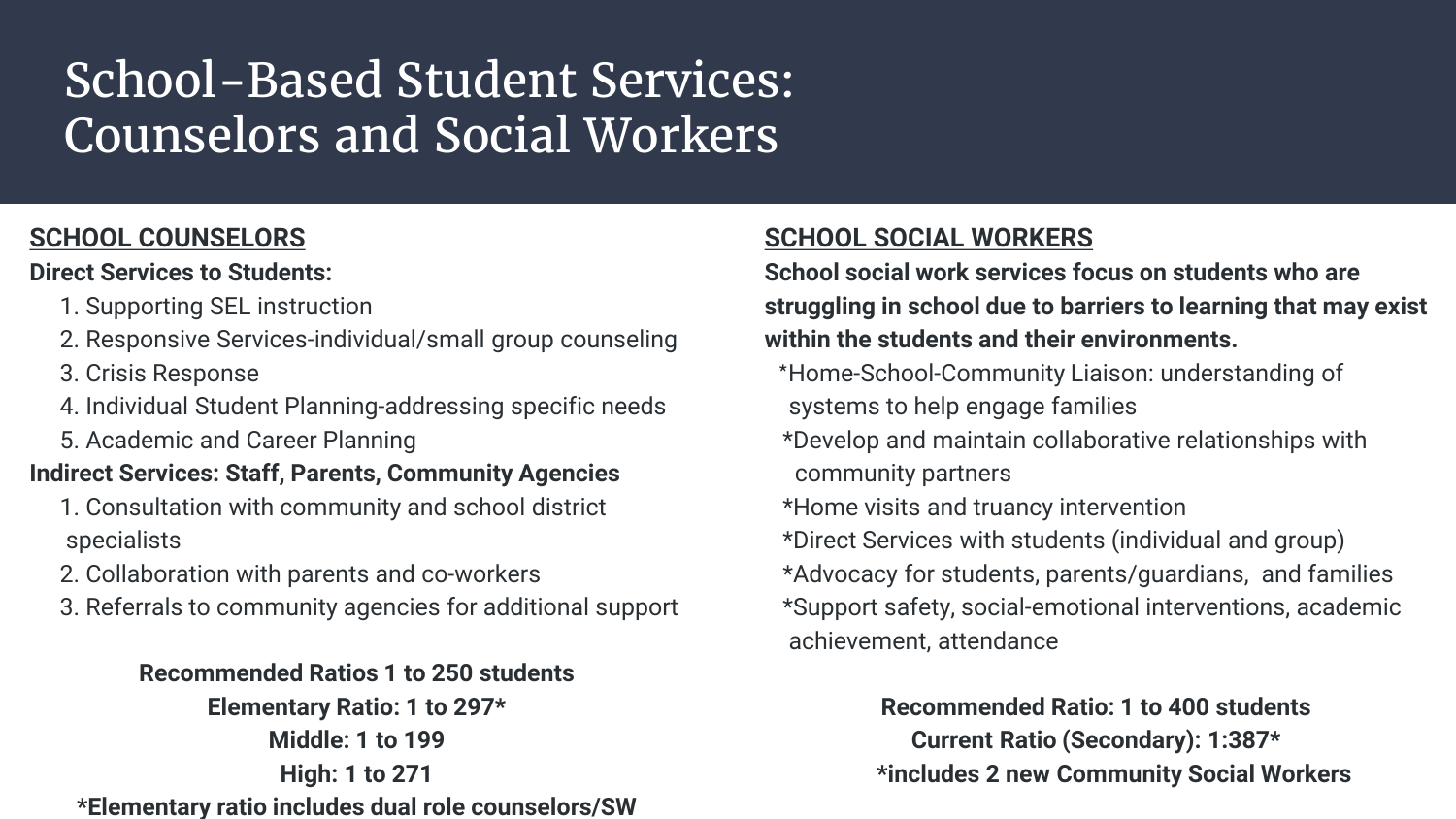## School-Based Student Services: Psychologists and Nurses

#### **SCHOOL PSYCHOLOGISTS**

- 1. Special Education Assessment and Support of
- Coordination of special education services
- 2. Direct student counseling support
- 3. Participation in wrap around supports with community based teams
- 4. Collaboration and Consultation with school staff in supporting students with barriers to learning
- 5. Data analysis and data based decision making at student and system level
- 6. Planning and implementation of prevention activities/early intervention

#### **Recommended Ratio: 1 to 600 students Current Ratio (PK-12): 1:722**

#### **SCHOOL NURSES**

School nurses play a crucial role in the seamless provision of comprehensives student services and health services to aid in the educational success of all students. This includes mental health.

- 1. Oversight and implementation of all school based health services
- 2. Preventative programming to promote overall health
- 3. Coordination with community based health providers and county health department
- 4. Screening of student health needs, vision, hearing, etc
- 5. Development and Implementation of School Health Plans

**Recommended Ratio: 1 to 750 students Current Ratio (PK-12): 1:1023 \*added 1 nurse in 2020-21 to assist with pandemic response**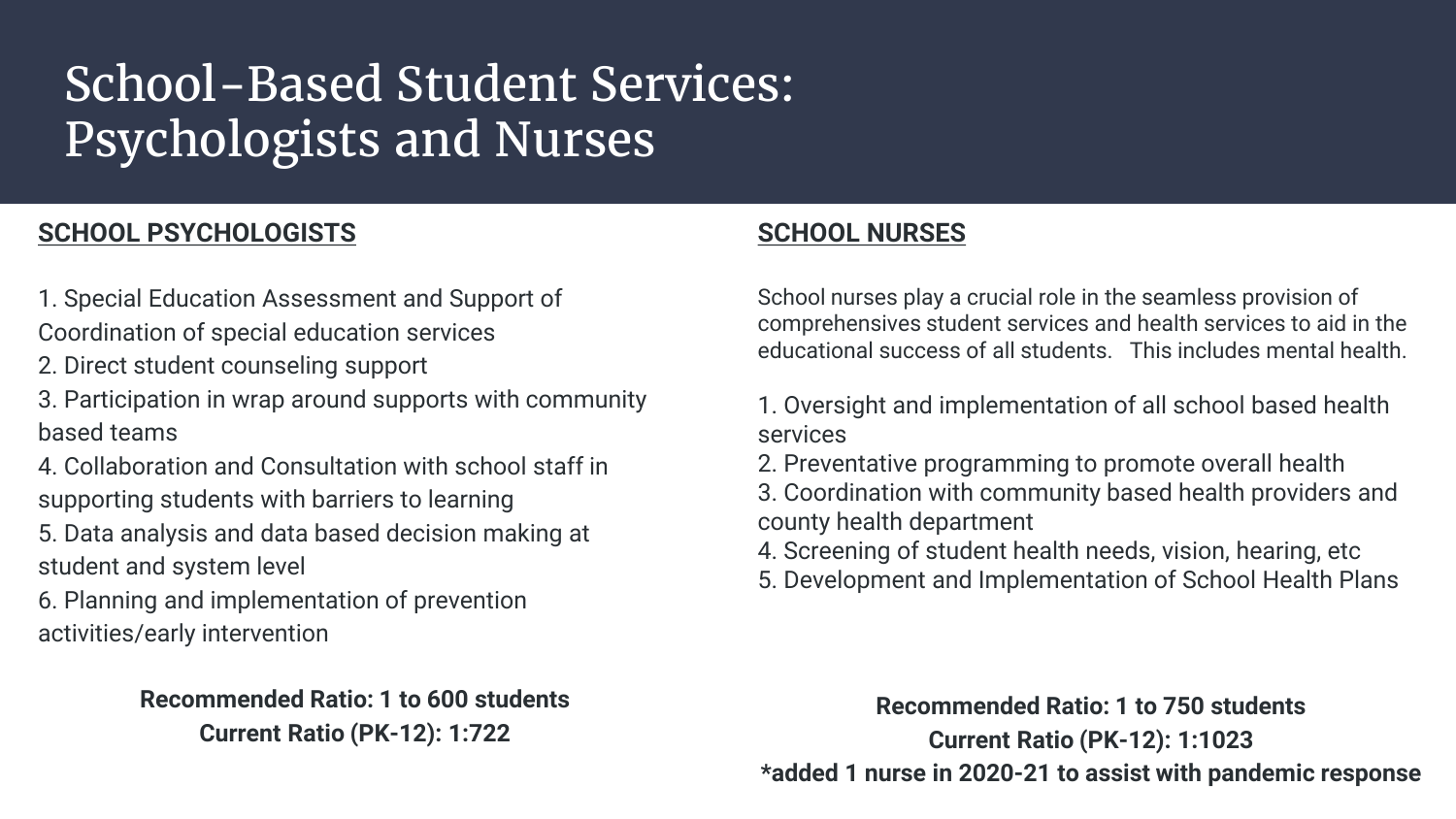## Community Social Workers

- 50% School/50% County
- **Wraparound Facilitators** 
	- CCS Approved
	- Co-Funded by district and county
- System Navigators

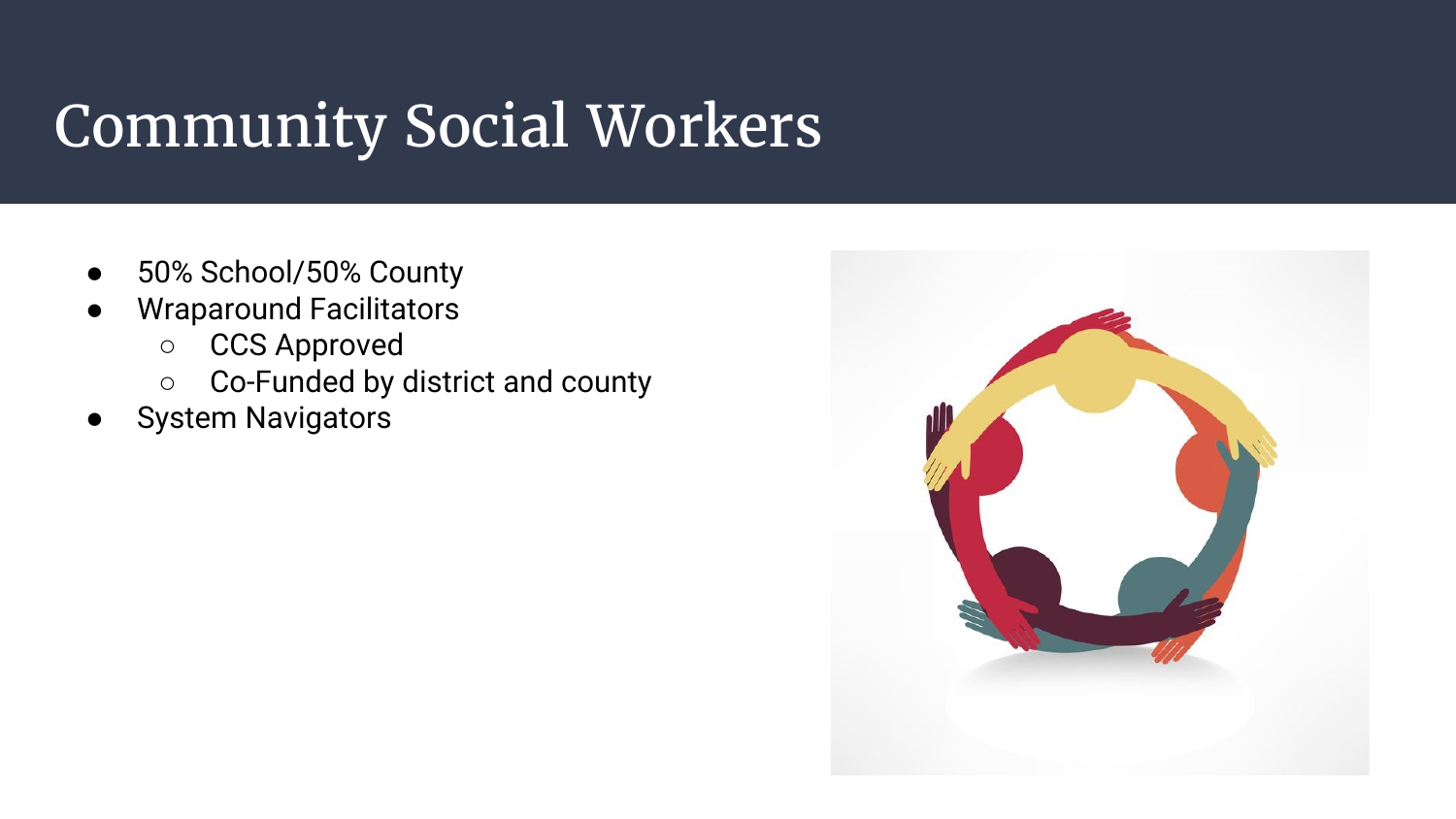## Peer Parent Support Specialist

A Certified Parent Peer Specialist combines knowledge gained from parenting children and youth with social, emotional, behavioral, mental health and/or substance use challenges and training to increase their skills to support other parents or those in a parenting role.

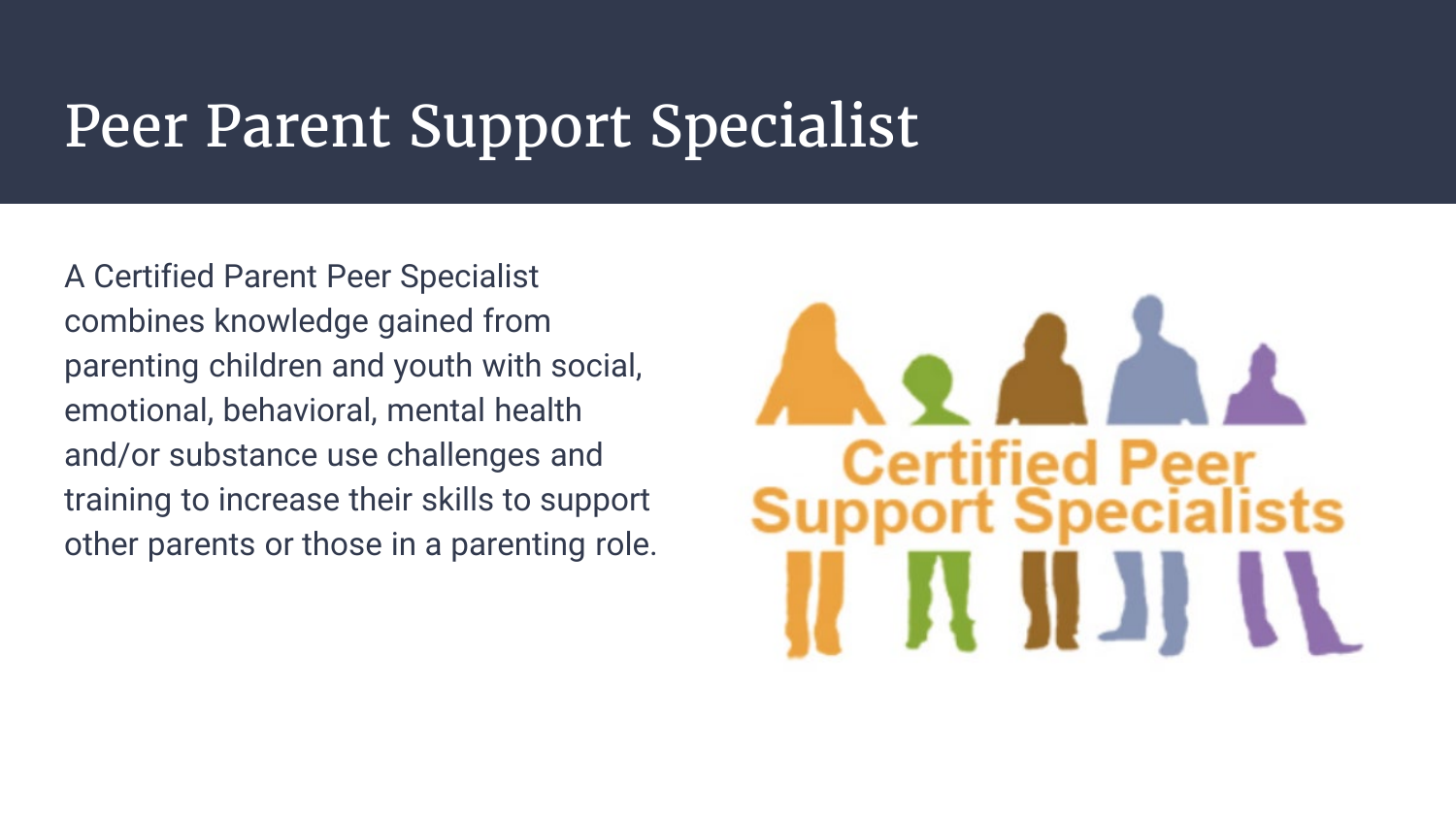## Community Supports

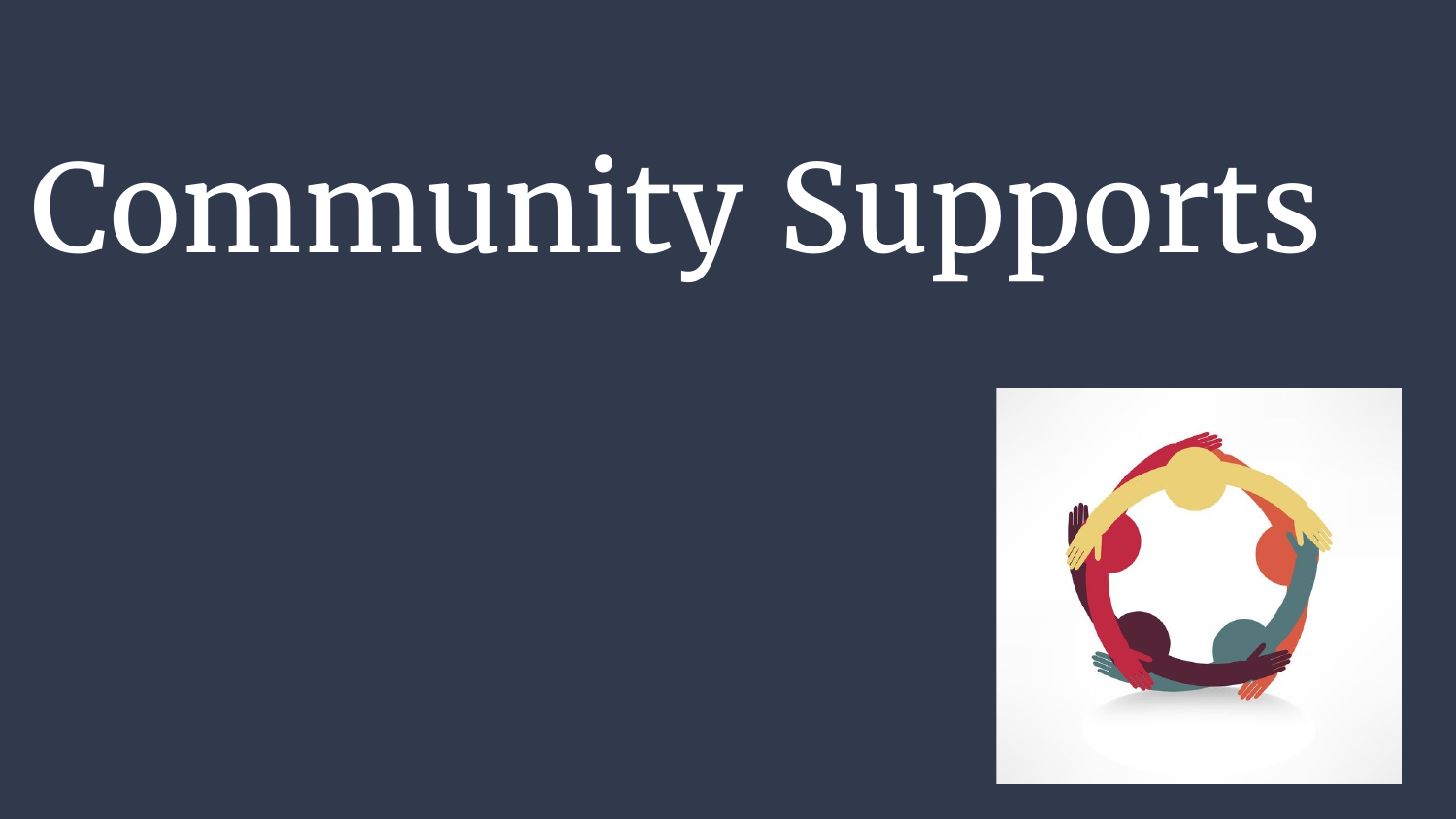## Handle with Care

- 7 Rivers Region Partnership
- Schools and Police Departments
- Local ERs and SD La Crosse
- One way communication from partners to schools to inform them of students who may have been trauma exposed
- School principal and counselor/social worker notification
- Teacher suggestions for supporting the student

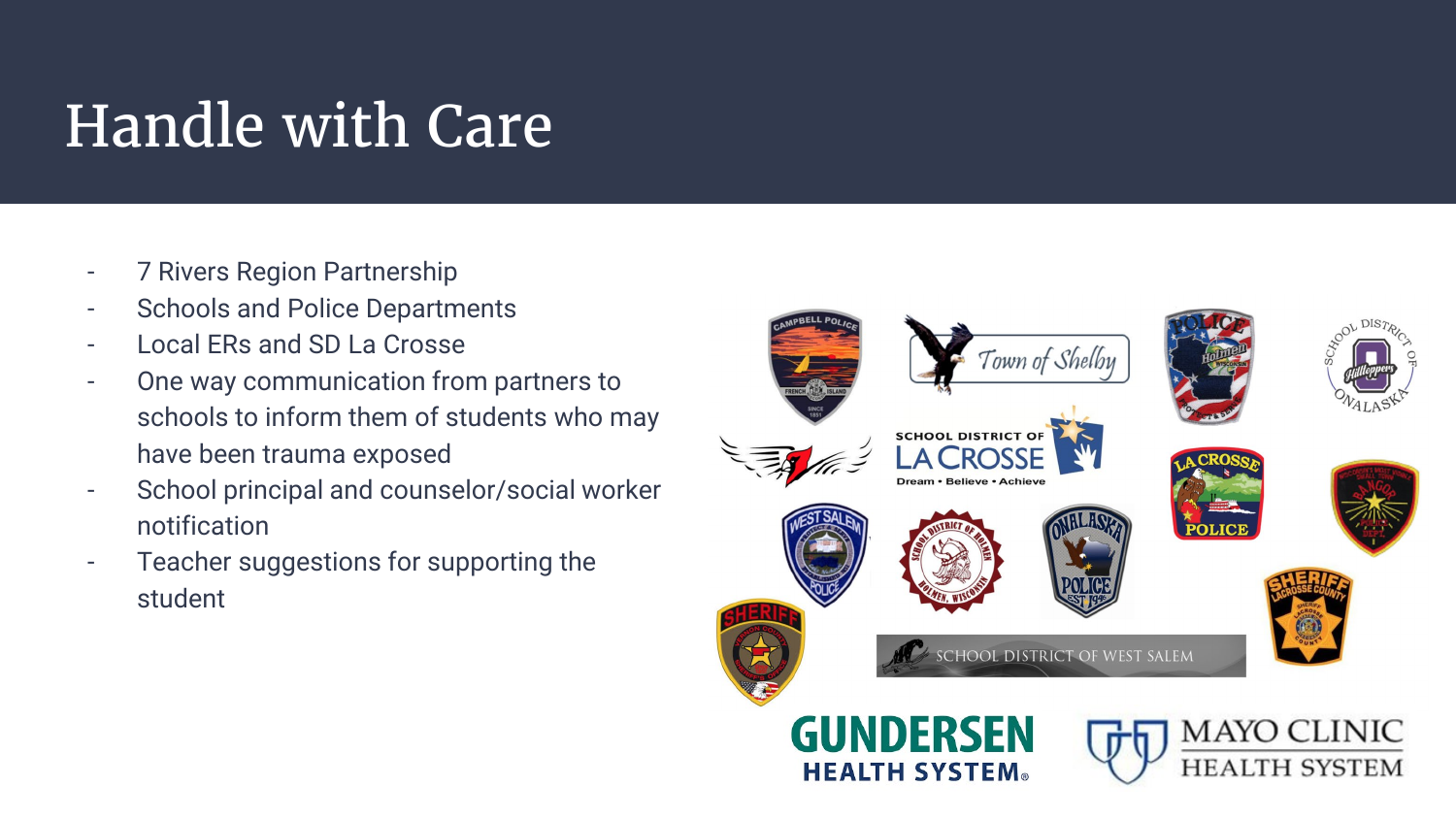## Mental Health Liaisons

- Volunteer community mental health providers assigned to each school.
- $\sim$  1 hour per month
	- School mental health consultation
	- Staff development
	- Conference night parent consultations
- Serve on District Mental Health Advisory Committee

#### **Elementary School Mental Health Liaisons**

Emerson - Amanda Burrows, Innovative Services Hintgen - Jay Clark, Peace of Mind Hamilton - Jeff Reiland, Gundersen Lutheran Summit - Open Southern Bluffs - Nancy Miller, Expanding Hope Counseling Northwoods - Open Northside - Rob Dixon, Coulee Psychological Services Spence - Nicole Milliren, Peace of Mind State Road - Open

#### **Secondary Schools Mental Health Liaisons**

Logan MS - Janice Schreier, Mayo Lincoln MS - Karla Fennie, Peace of Mind Longfellow MS - Jay Clark, Peace of Mind Logan HS - Sarah Johnson, The Joy Labs Central HS- Sarah Johnson, The Joy Labs Polytechnic - Rob Dixon, Coulee Psychological Services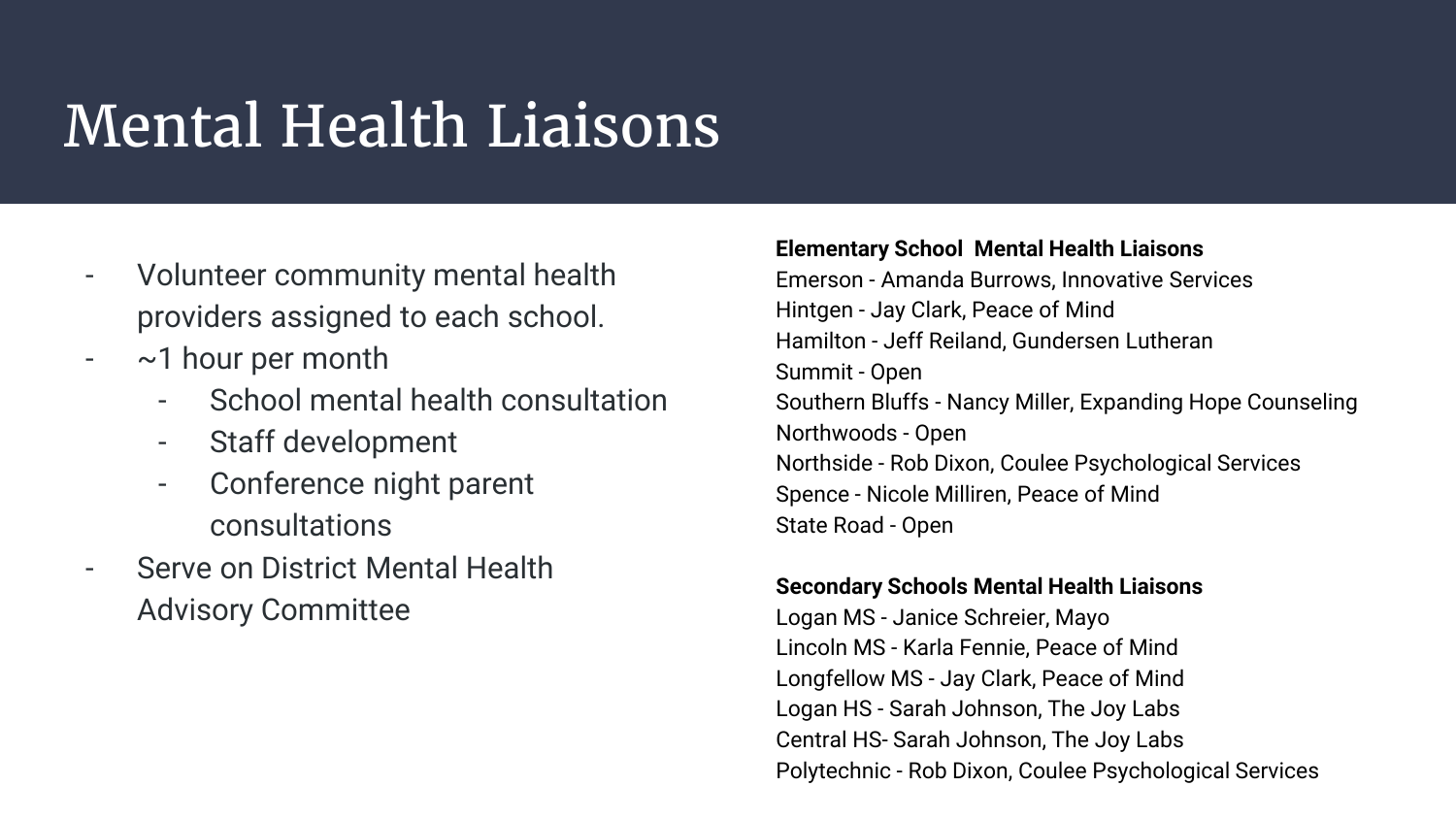## Student and Family Assistance Program

- Partnership with Gundersen Health System
- One full-time provider for elementary schools and one full-time provider for secondary schools.
	- School-Based Direct Care Services Development/Coaching
	- Parent Education/Outreach/ **Consultation**
	- Short-term Early Intervention Services for Students

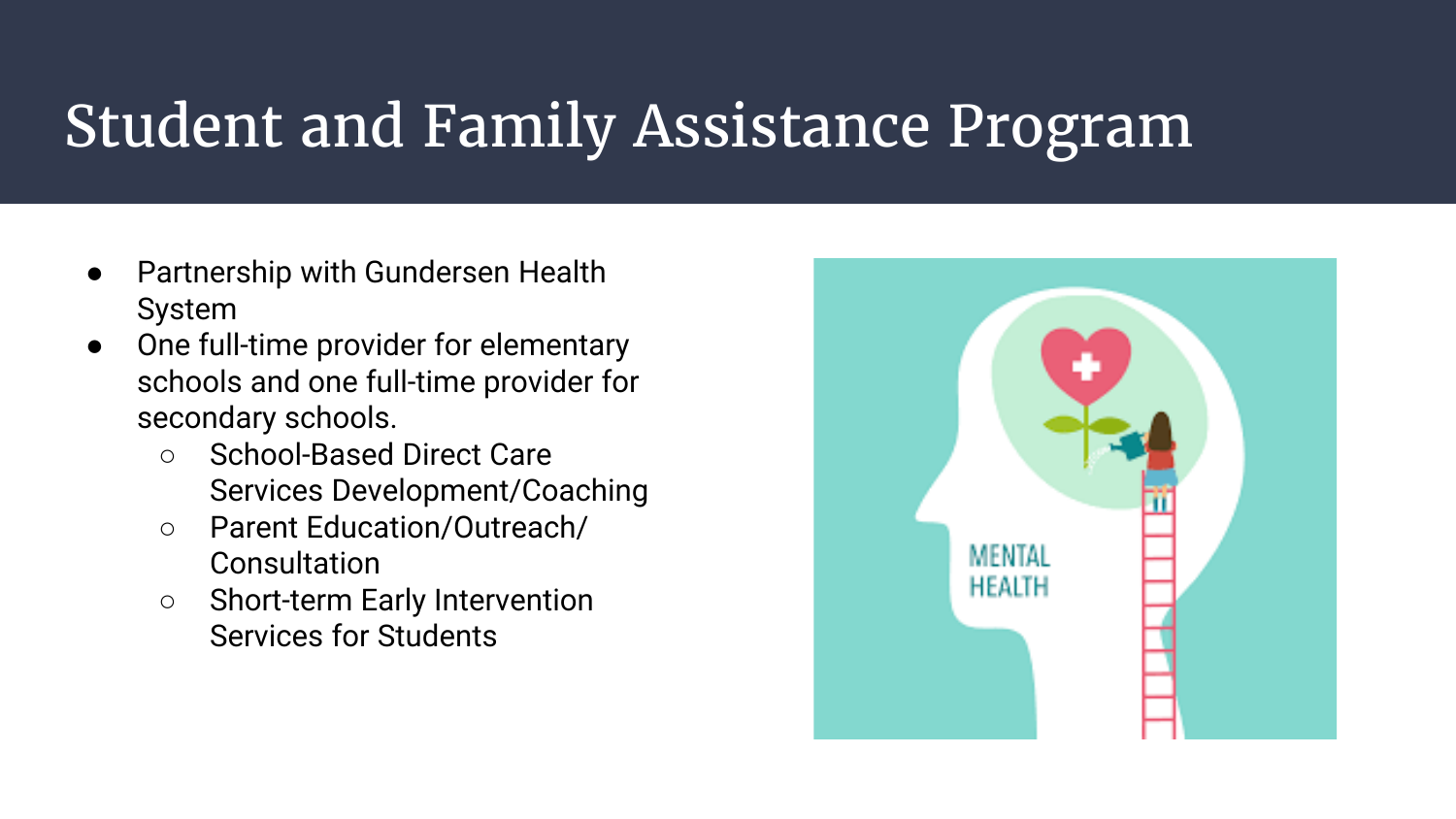## Community Mental Health Providers

- **On-site Community Mental Health** Program
- ~55 approved community mentalhealth providers
- District provides space in schools for therapeutic services
- Parent/guardian consent
- Care coordination with counselors and social workers
- LPEF Kids for Kids Grant Support up to \$500/year to pay for community mental health supports.